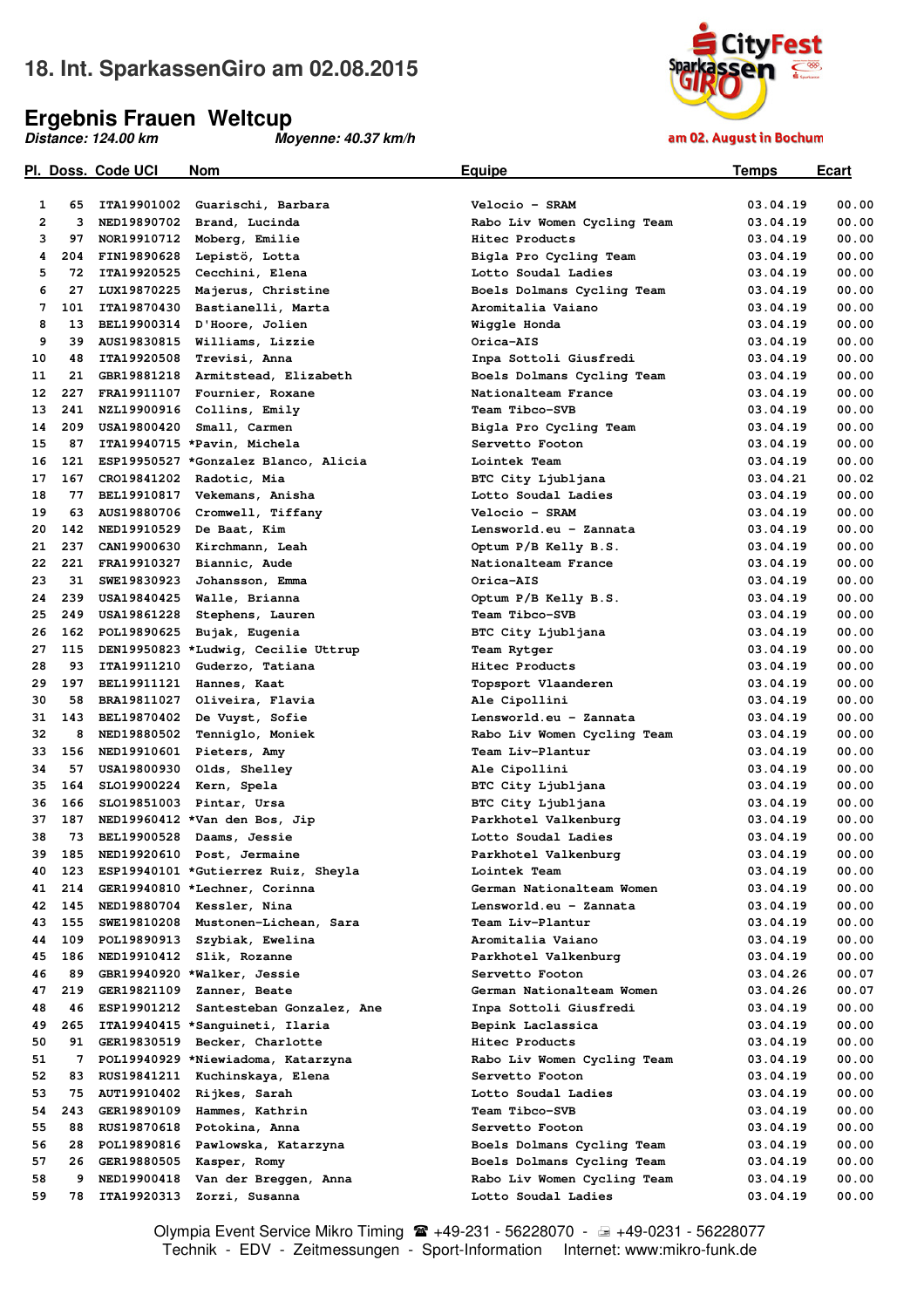## **18. Int. SparkassenGiro am 02.08.2015**

### **Ergebnis Frauen Weltcup**

*Distance: 124.00 km Moyenne: 40.37 km/h* 



am 02. August in Bochum

|     |     | <u>Pl.  Doss.  Code UCI</u> | <b>Nom</b>                           | <u>Equipe</u>               | <u>Temps</u> | <u>Ecart</u> |
|-----|-----|-----------------------------|--------------------------------------|-----------------------------|--------------|--------------|
|     |     |                             |                                      |                             |              |              |
| 60  | 245 |                             | AUS19820609 Hogan, Joanne            | Team Tibco-SVB              | 03.04.19     | 00.00        |
| 61  | 18  |                             | ITA19911210 Longo Borghini, Elisa    | Wiggle Honda                | 03.04.19     | 00.00        |
| 62  | 22  |                             | NED19891022 Blaak, Chantal           | Boels Dolmans Cycling Team  | 03.04.19     | 00.00        |
| 63  | 212 |                             | GER19740319 Kupfernagel, Hanka       | German Nationalteam Women   | 03.04.32     | 00.13        |
| 64  | 11  |                             | ITA19830803 Bronzini, Giorgia        | Wiqqle Honda                | 03.04.32     | 00.13        |
| 65  | 62  |                             | GER19880608 Brennauer, Lisa          | Velocio - SRAM              | 03.04.34     | 00.15        |
| 66  | 69  |                             | GER19810928 Worrack, Trixi           | Velocio - SRAM              | 03.04.51     | 00.32        |
| 67  | 61  |                             | BLR19890206 Amialiusik, Alena        | Velocio - SRAM              | 03.04.51     | 00.32        |
| 68  | 264 |                             | SVK19960327 *Medvedova, Tereza       | Bepink Laclassica           | 03.05.07     | 00.48        |
| 69  | 99  |                             | NED19821015 Wild, Kirsten            | Hitec Products              | 03.05.07     | 00.48        |
| 70  | 183 |                             | NED19910522 Hoeksma, Ilona           | Parkhotel Valkenburg        | 03.05.07     | 00.48        |
| 71  | 153 |                             | GER19851117 Lichtenberg, Claudia     | Team Liv-Plantur            | 03.05.07     | 00.48        |
| 72  | 266 |                             | BLR19950701 *Tuhai, Kseniya          | Bepink Laclassica           | 03.05.07     | 00.48        |
| 73  | 152 |                             | NED19910410 Knol, Willeke            | Team Liv-Plantur            | 03.05.07     | 00.48        |
| 74  | 23  |                             | NED19950211 *De Jong, Demi           | Boels Dolmans Cycling Team  | 03.05.07     | 00.48        |
| 75  | 129 |                             | FRA19900115 Verhoeven, Aurore        | Lointek Team                | 03.05.07     | 00.48        |
| 76  | 211 |                             | GER19820214 Hessling, Melanie        | German Nationalteam Women   | 03.05.07     | 00.48        |
| 77  | 244 |                             | USA19850405 Headley, Sara            | Team Tibco-SVB              | 03.05.07     | 00.48        |
| 78  | 54  |                             | ITA19950106 *Fidanza, Arianna        | Ale Cipollini               | 03.05.07     | 00.48        |
| 79  | 199 |                             | BEL19950901 *Van Den Steen, Kelly    | Topsport Vlaanderen         | 03.05.07     | 00.48        |
| 80  |     |                             | 202 NED19831031 Koedooder, Vera      | Bigla Pro Cycling Team      | 03.05.07     | 00.48        |
| 81  | 2   |                             | AUS19871223 Gillow, Shara            | Rabo Liv Women Cycling Team | 03.05.07     | 00.48        |
| 82  | 103 |                             | COL19900716 Guluma Ortiz, Serika     | Aromitalia Vaiano           | 03.05.07     | 00.48        |
| 83  | 41  |                             | ITA19941119 *Arzuffi, Alice Maria    | Inpa Sottoli Giusfredi      | 03.05.07     | 00.48        |
| 84  | 184 |                             | NED19940901 *Markus, Riejanne        | Parkhotel Valkenburg        | 03.05.07     | 00.48        |
| 85  | 262 |                             | ROU19941208 *Covrig, Ana Maria       | Bepink Laclassica           | 03.05.07     | 00.48        |
| 86  | 15  |                             | SWE19881024 Fahlin, Emilia           | Wiggle Honda                | 03.05.07     | 00.48        |
| 87  | 108 |                             | COL19950810 *Parra, Jessica          | Aromitalia Vaiano           | 03.05.07     | 00.48        |
| 88  | 233 |                             | CAN19930929 *Ewart, Annie            | Optum P/B Kelly B.S.        | 03.05.07     | 00.48        |
| 89  | 44  |                             | UKR19890828 Riabchenko, Tetiana      | Inpa Sottoli Giusfredi      | 03.05.07     | 00.48        |
| 90  | 236 |                             | USA19910708 Kinsella, Maura          | Optum P/B Kelly B.S.        | 03.05.07     | 00.48        |
| 91  | 134 |                             | SUI19870502 Gysling, Mirjam          | Swiss Cycling National Team | 03.05.07     | 00.48        |
| 92  | 84  |                             | RUS19901027 Likhanova, Marina        | Servetto Footon             | 03.05.07     | 00.48        |
| 93  | 76  |                             | AUS19890215 Taylor, Carlee           | Lotto Soudal Ladies         | 03.05.07     | 00.48        |
| 94  | 242 |                             | USA19890428 Doebel-Hickok, Kristabel | Team Tibco-SVB              | 03.05.07     | 00.48        |
| 95  | 67  |                             | AUS19881014 Rowney, Loren            | Velocio - SRAM              | 03.05.07     | 00.48        |
| 96  | 217 |                             | GER19961101 *Rodiek, Wiebke          | German Nationalteam Women   | 03.05.07     | 00.48        |
| 97  | 174 |                             |                                      |                             | 03.05.07     | 00.48        |
| 98  | 238 |                             | AUT19930511 *Perchtold, Christina    | Nö Radunion Vitalogic       |              | 00.48        |
|     |     |                             | USA19850404 Tetrick, Alison          | Optum P/B Kelly B.S.        | 03.05.07     |              |
| 99  | 201 |                             | SUI19890216 Aubry, Emilie            | Bigla Pro Cycling Team      | 03.05.07     | 00.48        |
| 100 | 16  |                             | JPN19861016 Hagiwara, Mayuko         | Wiggle Honda                | 03.05.07     | 00.48        |
| 101 | 55  |                             | POL19840118 Jasinska, Malgorzata     | Ale Cipollini               | 03.05.07     | 00.48        |
| 102 | 37  |                             | ITA19900501 Scandolara, Valentina    | Orica-AIS                   | 03.05.07     | 00.48        |
| 103 | 14  |                             | AUS19911212 Edmondson, Annette       | Wiggle Honda                | 03.05.07     | 00.48        |
| 104 | 56  |                             | ITA19930522 *Muccioli, Dalia         | Ale Cipollini               | 03.05.07     | 00.48        |
| 105 | 38  |                             | AUS19960116 *Stewart, Macey          | Orica-AIS                   | 03.05.17     | 00.58        |
| 106 | 126 |                             | ESP19960102 *Martinez, Cristina      | Lointek Team                | 03.05.17     | 00.58        |
| 107 | 203 |                             | SUI19910506 Hanselmann, Nicole       | Bigla Pro Cycling Team      | 03.05.17     | 00.58        |
| 108 | 85  |                             | SUI19860608 Mazzotta, Riccarda       | Servetto Footon             | 03.05.17     | 00.58        |
| 109 | 128 |                             | ESP19960817 *Teruel Ribes, Alba      | Lointek Team                | 03.05.17     | 00.58        |
| 110 | 127 |                             | ESP19830317 Riberot, Fanny           | Lointek Team                | 03.05.17     | 00.58        |
| 111 | 51  |                             | ITA19930310 *Algisi, Alice           | Ale Cipollini               | 03.05.17     | 00.58        |
| 112 | 269 |                             | NZL19850903 Nielsen, Jaime           | Bepink Laclassica           | 03.05.27     | 01.08        |
| 113 | 49  | LTU19860618                 | Tuslaite, Daiva                      | Inpa Sottoli Giusfredi      | 03.06.08     | 01.49        |
| 114 | 5   |                             | GER19950220 *Knauer, Anna            | Rabo Liv Women Cycling Team | 03.07.21     | 03.02        |
| 115 | 107 |                             | ITA19920110 Martini, Alessia         | Aromitalia Vaiano           | 03.07.21     | 03.02        |
| 116 | 157 |                             | NED19901212 Soek, Julia              | Team Liv-Plantur            | 03.08.30     | 04.11        |
| 117 | 206 |                             | CAN19871120 Numainville, Joelle      | Bigla Pro Cycling Team      | 03.08.30     | 04.11        |
| 118 | 178 |                             | SL019900725 Simenc, Laura            | Nö Radunion Vitalogic       | 03.21.04     | 16.45        |

Olympia Event Service Mikro Timing <sup>2</sup> +49-231 - 56228070 - → +49-0231 - 56228077 Technik - EDV - Zeitmessungen - Sport-Information Internet: www:mikro-funk.de